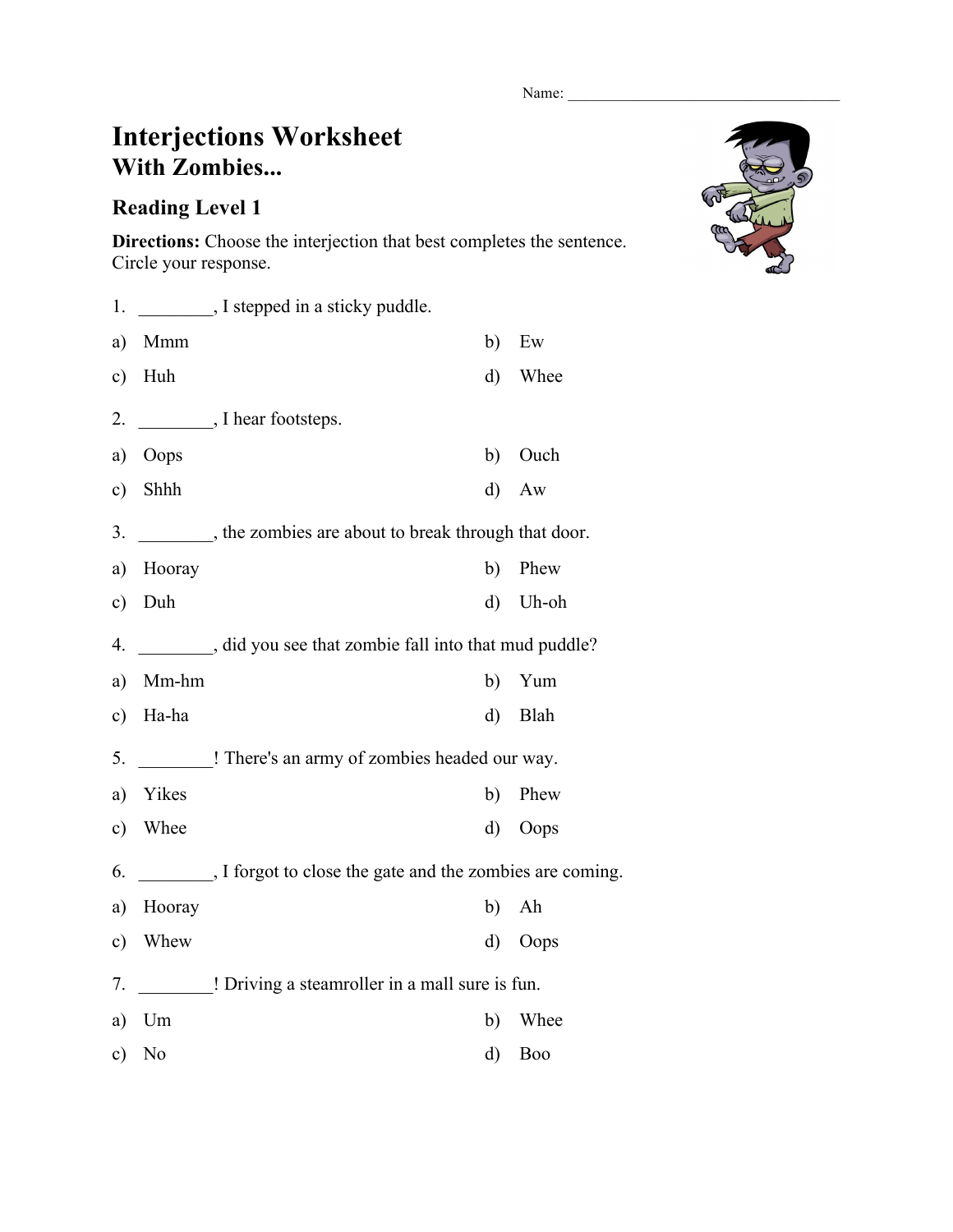| 8.            | did you guys remember to bring the food?                                                   |              |            |  |  |
|---------------|--------------------------------------------------------------------------------------------|--------------|------------|--|--|
| a)            | Phew                                                                                       | b)           | Shhh       |  |  |
| $\mathbf{c})$ | Um                                                                                         | d)           | Hooray     |  |  |
|               | 9. Kim slammed the door shut and said, " state begins they almost got us."                 |              |            |  |  |
| a)            | Mmm                                                                                        | b)           | Aw         |  |  |
| $\mathbf{c})$ | Huh                                                                                        | d)           | Phew       |  |  |
|               | 10. Chuck couldn't hear Earl so he said, " 2 Did you say that Ken is a Ghandi now?"        |              |            |  |  |
| a)            | Huh                                                                                        | b)           | Shhh       |  |  |
| $\mathbf{c})$ | Whew                                                                                       | d)           | Oops       |  |  |
|               | 11. Brock smelled the beef stew cooking over the fire and said, "                          |              |            |  |  |
| a)            | Huh                                                                                        | b)           | Aha        |  |  |
| c)            | Mmm                                                                                        | $\rm d)$     | Psst       |  |  |
| 12.           | Earl found the hole in the fence and said, " state how they've been<br>sneaking in."       |              |            |  |  |
| a)            | Ew                                                                                         | b)           | Aha        |  |  |
| c)            | Aw                                                                                         | $\mathbf{d}$ | Er         |  |  |
| 13.           | Chuck teased Kim for how she put away the food by saying, "You have to wrap it up or it'll |              |            |  |  |
| a)            | Oh                                                                                         | b)           | Um         |  |  |
| c)            | Uh-oh                                                                                      | d)           | Duh        |  |  |
|               | 14. Gina shouted in pain, " subseteq many leg is caught on this fence!"                    |              |            |  |  |
| a)            | Yes                                                                                        | b)           | Aha        |  |  |
| $\mathbf{c})$ | Ouch                                                                                       | $\mathbf{d}$ | Hooray     |  |  |
| 15.           | When Brock saw Gina flip off the wall while shooting, Brock said, "                        |              |            |  |  |
| a)            | Aha                                                                                        | b)           | Ew         |  |  |
| $\mathbf{c})$ | Argh                                                                                       | $\mathbf{d}$ | <b>Wow</b> |  |  |
|               | 16. After Gina told him how to use the flame-thrower, Dino said, " subseteq now I get it." |              |            |  |  |
| a)            | Aw                                                                                         | b)           | Ugh        |  |  |
| $\mathbf{c})$ | Huh                                                                                        | d)           | Oh         |  |  |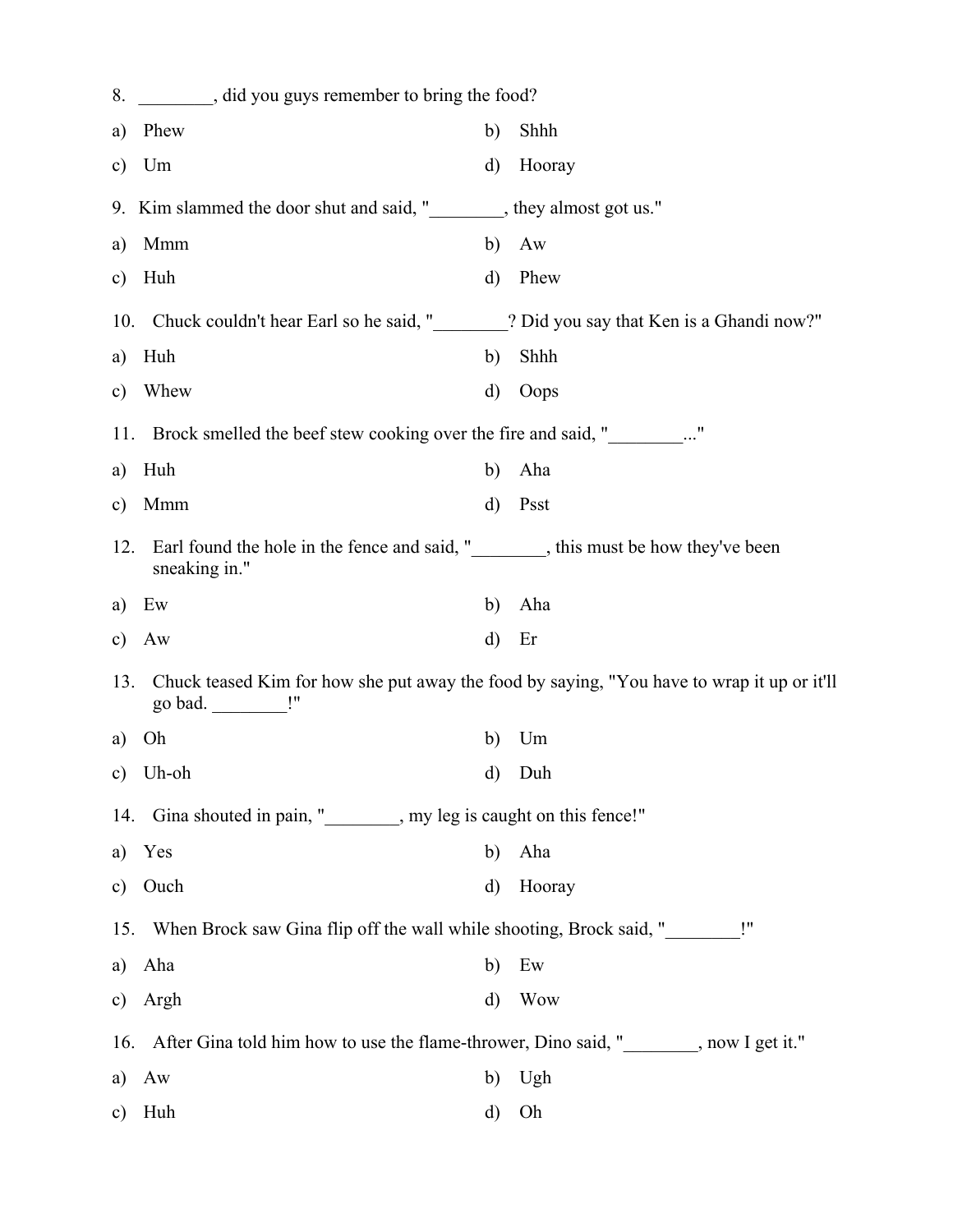|               | 17. When Gina saw the tiny pistol she said, " signally limit that cute?"                                       |          |      |
|---------------|----------------------------------------------------------------------------------------------------------------|----------|------|
| a)            | Aw                                                                                                             | b)       | Argh |
| $\mathbf{c})$ | Phew                                                                                                           | d)       | Whew |
|               | 18. As Dino paced along the wall, he said to himself, " Same Mate guard duty."                                 |          |      |
| a)            | Ooh                                                                                                            | b)       | Mmm  |
| $\mathbf{c})$ | Ugh                                                                                                            | d)       | Shhh |
| 19.           | ! There's a zombie in the bathroom!                                                                            |          |      |
| a)            | Aw                                                                                                             | b)       | Eek  |
| $\mathbf{c})$ | Huh                                                                                                            | d)       | Ouch |
| 20.           | " less brains" said the zombie as he stumbled at Gina.                                                         |          |      |
| a)            | Oops                                                                                                           | b)       | Ahem |
| $\mathbf{c})$ | Phew                                                                                                           | $\rm d)$ | Argh |
|               | 21. Earl whispered to Dino, "________! When I give the signal, you run for the door."                          |          |      |
| a)            | Ick                                                                                                            | b)       | Pfft |
| $\mathbf{c})$ | Psst                                                                                                           | d)       | Oh   |
| 22.           | Gina shook her head and said, "_________! That's the kind of idea that's going to get us all<br>killed, Earl." |          |      |
| a)            | Pfft                                                                                                           | b)       | Mmm  |
| $\mathbf{c})$ | Ooh                                                                                                            | d)       | Whee |
| 23.           | Gina cut off Dino by saying, "I Kim wants to see you, Dino."                                                   |          |      |
| a)            | Eh                                                                                                             | b)       | Huh  |
| $\mathbf{c})$ | Ahem                                                                                                           | d)       | Yay  |
| 24.           | Kim shouted at Lara, "_________! There's one behind you, Lara!"                                                |          |      |
| a)            | Shhh                                                                                                           | b)       | Psst |
| $\mathbf{c})$ | Uh-huh                                                                                                         | $\rm d$  | Hey  |
| 25.           | As they got ready to go into the dark and scary cave, Earl looked at Dino and said,                            |          |      |
| a)            | Aha                                                                                                            | b)       | Uh   |
| $\mathbf{c})$ | Yay                                                                                                            | d)       | Oops |